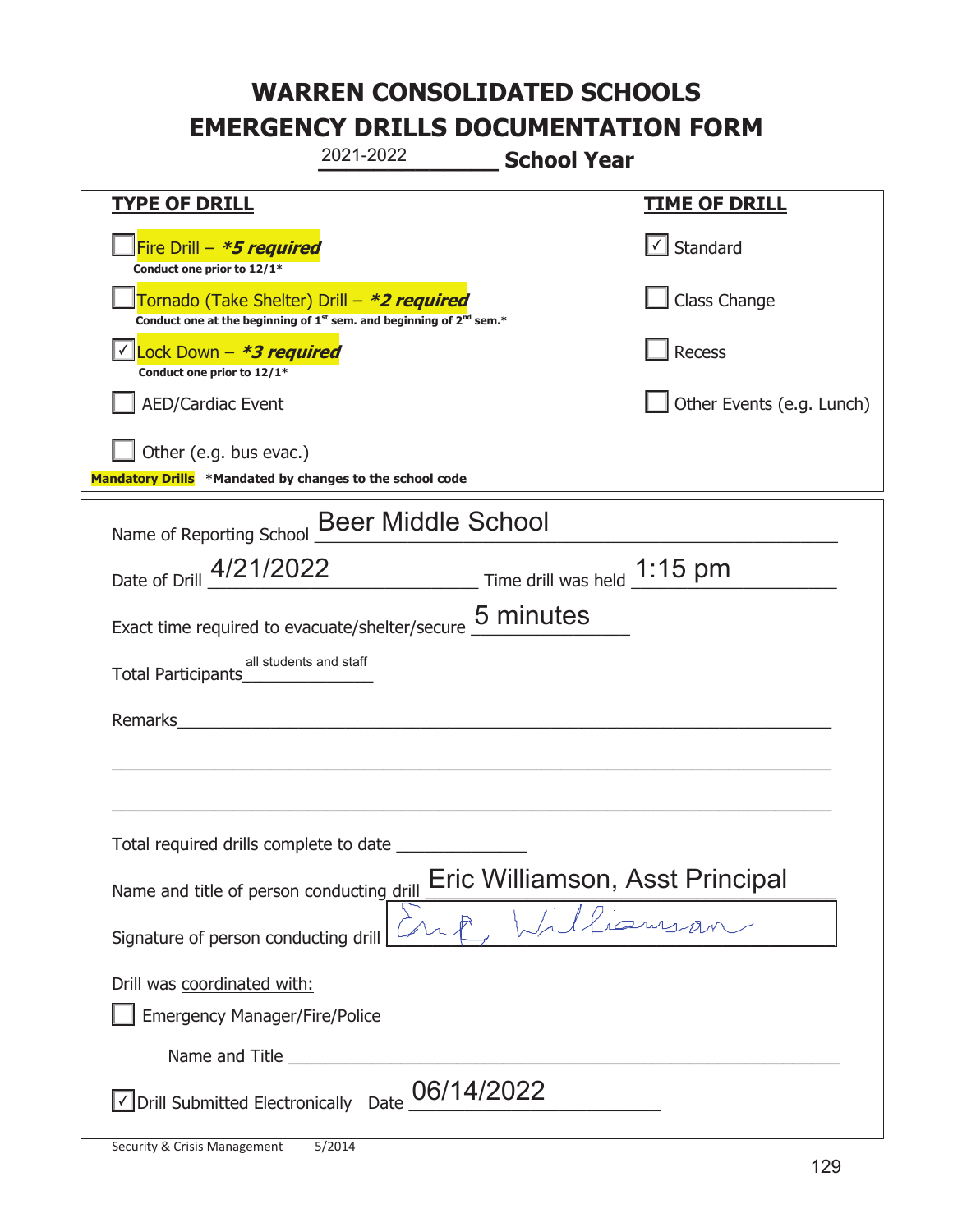|                                                                                    | 2021-2022                                                                     | <b>School Year</b> |                                 |
|------------------------------------------------------------------------------------|-------------------------------------------------------------------------------|--------------------|---------------------------------|
| <b>TYPE OF DRILL</b>                                                               |                                                                               |                    | <u>TIME OF DRILL</u>            |
| <u>√ Fire Drill – <i>*5 required</i></u><br>Conduct one prior to 12/1*             |                                                                               |                    | $\vert$ Standard                |
| Tornado (Take Shelter) Drill – *2 required                                         | Conduct one at the beginning of $1^{st}$ sem. and beginning of $2^{nd}$ sem.* |                    | Class Change                    |
| Lock Down – <b>*<i>3 required</i></b><br>Conduct one prior to 12/1*                |                                                                               |                    | Recess                          |
| <b>AED/Cardiac Event</b>                                                           |                                                                               |                    | Other Events (e.g. Lunch)       |
| Other (e.g. bus evac.)<br>Mandatory Drills *Mandated by changes to the school code |                                                                               |                    |                                 |
| Name of Reporting School                                                           | <b>Beer Middle School</b>                                                     |                    |                                 |
| Date of Drill 05/19/2022 Time drill was held 2:25 pm                               |                                                                               |                    |                                 |
| Exact time required to evacuate/shelter/secure                                     |                                                                               | $3$ min.           |                                 |
| Total Participants                                                                 | All students and staff                                                        |                    |                                 |
| Remarks                                                                            |                                                                               |                    |                                 |
|                                                                                    |                                                                               |                    |                                 |
| Total required drills complete to date                                             |                                                                               |                    |                                 |
| Name and title of person conducting drill                                          |                                                                               |                    | Eric Williamson, Asst Principal |
| Signature of person conducting drill                                               |                                                                               |                    | Williamson,                     |
| Drill was coordinated with:<br><b>Emergency Manager/Fire/Police</b>                |                                                                               |                    |                                 |
|                                                                                    |                                                                               |                    |                                 |
| $\sqrt{}$ Drill Submitted Electronically Date                                      | 05/19/2022                                                                    |                    |                                 |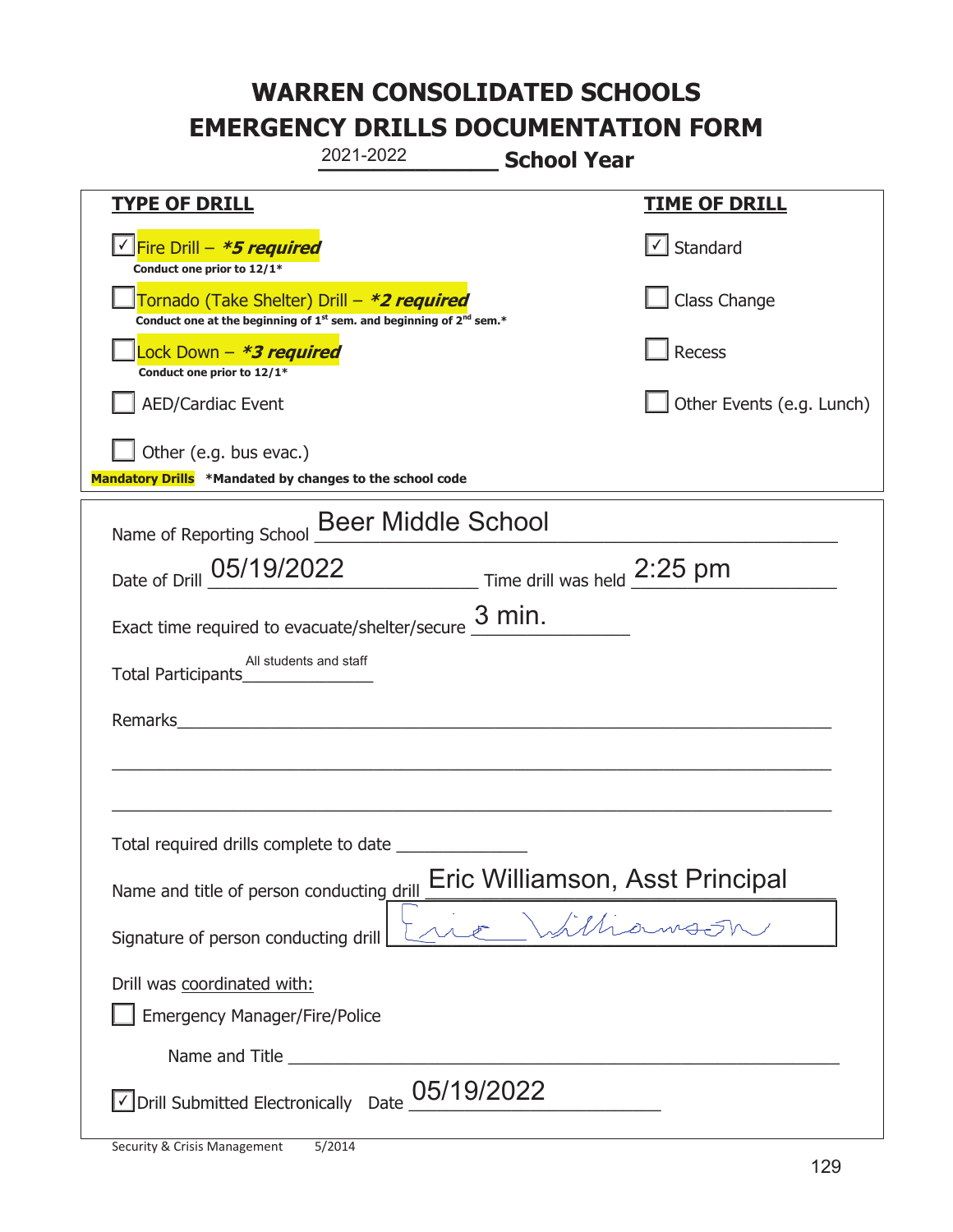|                                                                                    | 2021/22                                                                                     | <b>School Year</b>                                        |  |
|------------------------------------------------------------------------------------|---------------------------------------------------------------------------------------------|-----------------------------------------------------------|--|
| <b>TYPE OF DRILL</b>                                                               |                                                                                             | <u>TIME OF DRILL</u>                                      |  |
| <u>√ Fire Drill – *5 required</u><br>Conduct one prior to 12/1*                    |                                                                                             | $\cup$ Standard                                           |  |
| Tornado (Take Shelter) Drill – *2 required                                         | Conduct one at the beginning of 1 <sup>st</sup> sem. and beginning of 2 <sup>nd</sup> sem.* | Class Change                                              |  |
| Lock Down – <b>*<i>3 required</i></b><br>Conduct one prior to 12/1*                |                                                                                             | Recess                                                    |  |
| <b>AED/Cardiac Event</b>                                                           |                                                                                             | Other Events (e.g. Lunch)                                 |  |
| Other (e.g. bus evac.)<br>Mandatory Drills *Mandated by changes to the school code |                                                                                             |                                                           |  |
| Name of Reporting School                                                           | <b>Beer Middle School</b>                                                                   |                                                           |  |
|                                                                                    |                                                                                             | Date of Drill $4/28/2022$ Time drill was held $9:00$ a.m. |  |
| Exact time required to evacuate/shelter/secure                                     |                                                                                             | 5 minutes                                                 |  |
| All students and staff<br>Total Participants                                       |                                                                                             |                                                           |  |
| Remarks                                                                            | <u> 1980 - Jan Barbara Barbara, masa ka</u>                                                 |                                                           |  |
|                                                                                    |                                                                                             |                                                           |  |
| Total required drills complete to date                                             |                                                                                             |                                                           |  |
| Name and title of person conducting drill                                          |                                                                                             | <b>Eric Williamson</b>                                    |  |
| Signature of person conducting drill                                               |                                                                                             | Hismoson                                                  |  |
| Drill was coordinated with:<br><b>Emergency Manager/Fire/Police</b>                |                                                                                             |                                                           |  |
|                                                                                    |                                                                                             |                                                           |  |
|                                                                                    | $\sqrt{2}$ Drill Submitted Electronically Date $\frac{4/28/2022}{2}$                        |                                                           |  |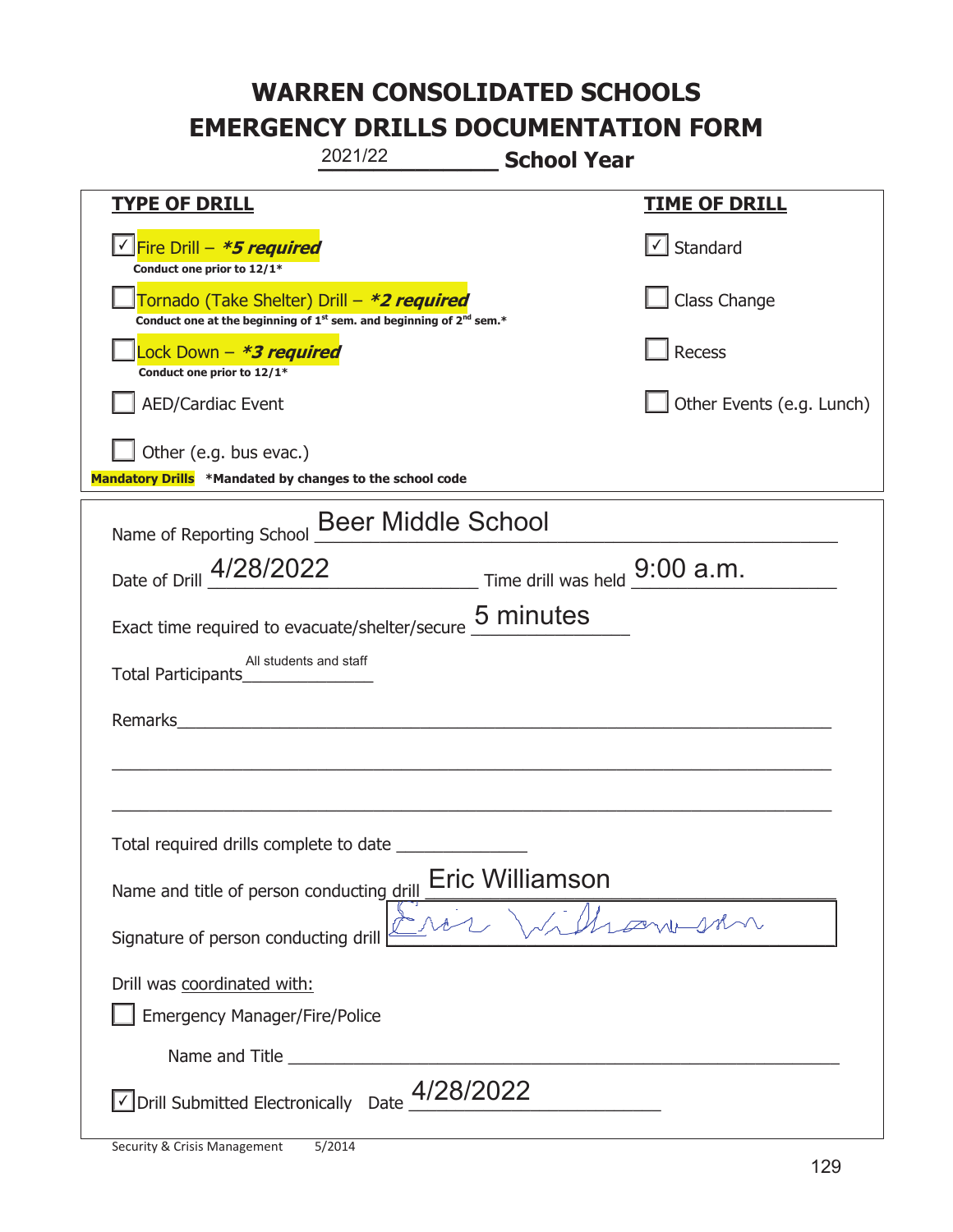|                                                                                    | 2021-2022                                                                                   | <b>School Year</b>   |                           |
|------------------------------------------------------------------------------------|---------------------------------------------------------------------------------------------|----------------------|---------------------------|
| <b>TYPE OF DRILL</b>                                                               |                                                                                             |                      | <b>TIME OF DRILL</b>      |
| Fire Drill - *5 required<br>Conduct one prior to 12/1*                             |                                                                                             |                      | $\cup$ Standard           |
| Tornado (Take Shelter) Drill – *2 required                                         | Conduct one at the beginning of 1 <sup>st</sup> sem. and beginning of 2 <sup>nd</sup> sem.* |                      | Class Change              |
| Lock Down - <b>*3 required</b><br>Conduct one prior to 12/1*                       |                                                                                             |                      | Recess                    |
| AED/Cardiac Event                                                                  |                                                                                             |                      | Other Events (e.g. Lunch) |
| Other (e.g. bus evac.)<br>Mandatory Drills *Mandated by changes to the school code |                                                                                             |                      |                           |
| Name of Reporting School                                                           | <b>Beer Middle School</b>                                                                   |                      |                           |
| Date of Drill 3/23/2022 Time drill was held 1:00pm                                 |                                                                                             |                      |                           |
| Exact time required to evacuate/shelter/secure $\frac{3 \text{ minutes}}{4}$       |                                                                                             |                      |                           |
| Total Participants <sup>775</sup>                                                  |                                                                                             |                      |                           |
| Remarks                                                                            |                                                                                             |                      |                           |
|                                                                                    |                                                                                             |                      |                           |
| Total required drills complete to date                                             |                                                                                             |                      |                           |
| Name and title of person conducting drill                                          |                                                                                             | Eric Williamson - AP |                           |
| Signature of person conducting drill                                               |                                                                                             |                      |                           |
| Drill was coordinated with:<br><b>Emergency Manager/Fire/Police</b>                |                                                                                             |                      |                           |
|                                                                                    |                                                                                             |                      |                           |
| $\vee$ Drill Submitted Electronically Date $\frac{3/24/22}{\cdots}$                |                                                                                             |                      |                           |

t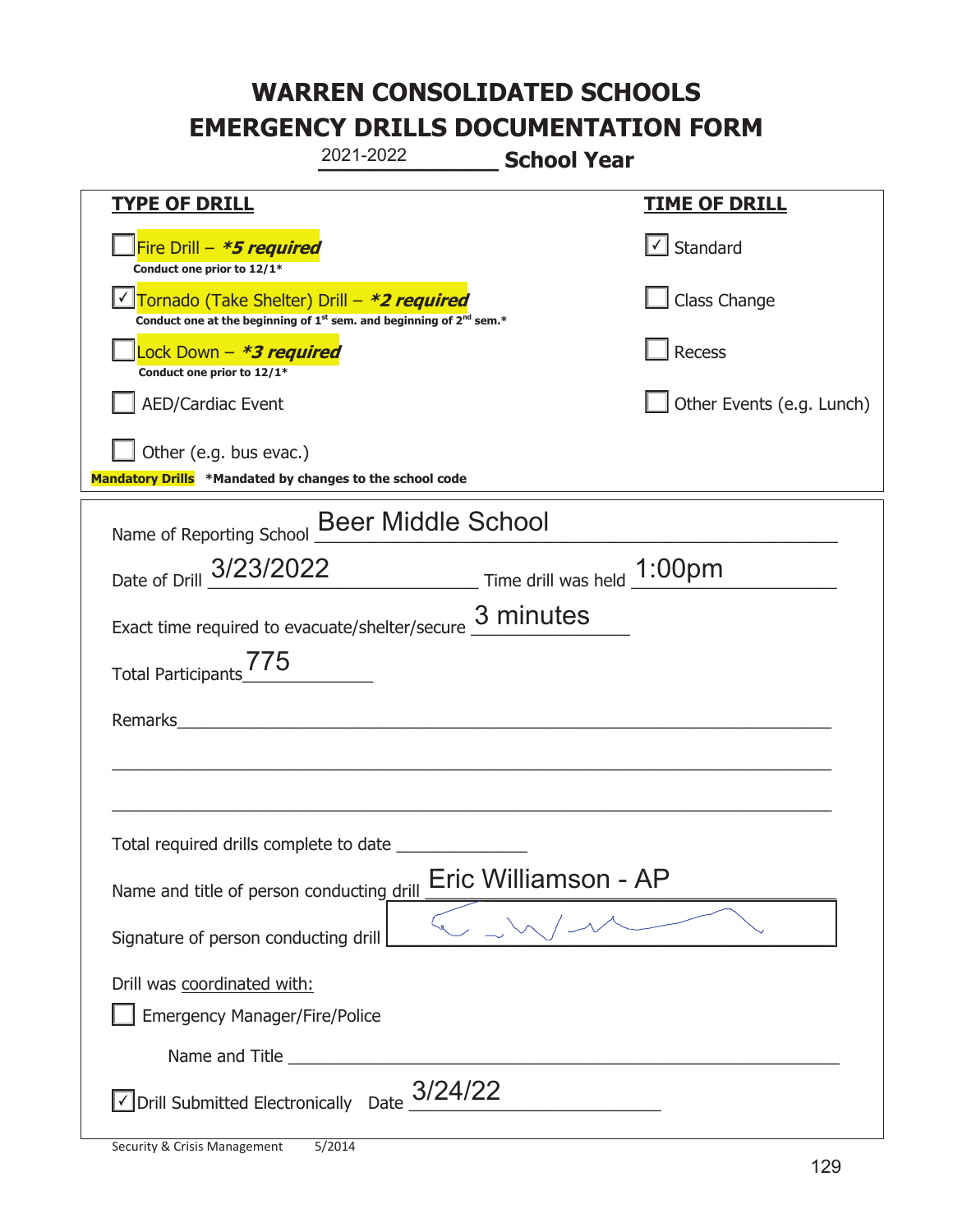|                                                                                    | 2021-2022                                                                     | <b>School Year</b>         |
|------------------------------------------------------------------------------------|-------------------------------------------------------------------------------|----------------------------|
| <u>TYPE OF DRILL</u>                                                               |                                                                               | <b>TIME OF DRILL</b>       |
| Fire Drill - *5 required<br>Conduct one prior to 12/1*                             |                                                                               | Standard                   |
| Tornado (Take Shelter) Drill – *2 required                                         | Conduct one at the beginning of $1^{st}$ sem. and beginning of $2^{nd}$ sem.* | Class Change               |
| Lock Down - *3 required<br>Conduct one prior to 12/1*                              |                                                                               | Recess                     |
| <b>AED/Cardiac Event</b>                                                           |                                                                               | Other Events (e.g. Lunch)  |
| Other (e.g. bus evac.)<br>Mandatory Drills *Mandated by changes to the school code |                                                                               |                            |
| Name of Reporting School                                                           | <b>Beer Middle School</b>                                                     |                            |
| Date of Drill 1/20/2022                                                            |                                                                               | Time drill was held 1:15pm |
|                                                                                    | Exact time required to evacuate/shelter/secure $\frac{3 \text{ min}}{2}$      |                            |
| 800<br><b>Total Participants</b>                                                   |                                                                               |                            |
| Remarks                                                                            |                                                                               |                            |
|                                                                                    |                                                                               |                            |
| Total required drills complete to date                                             |                                                                               |                            |
| Name and title of person conducting drill                                          |                                                                               | Eric Williamson - AP       |
| Signature of person conducting drill                                               |                                                                               |                            |
| Drill was coordinated with:<br><b>Emergency Manager/Fire/Police</b>                |                                                                               |                            |
|                                                                                    |                                                                               |                            |
| √ Drill Submitted Electronically Date                                              | 1/20/2022                                                                     |                            |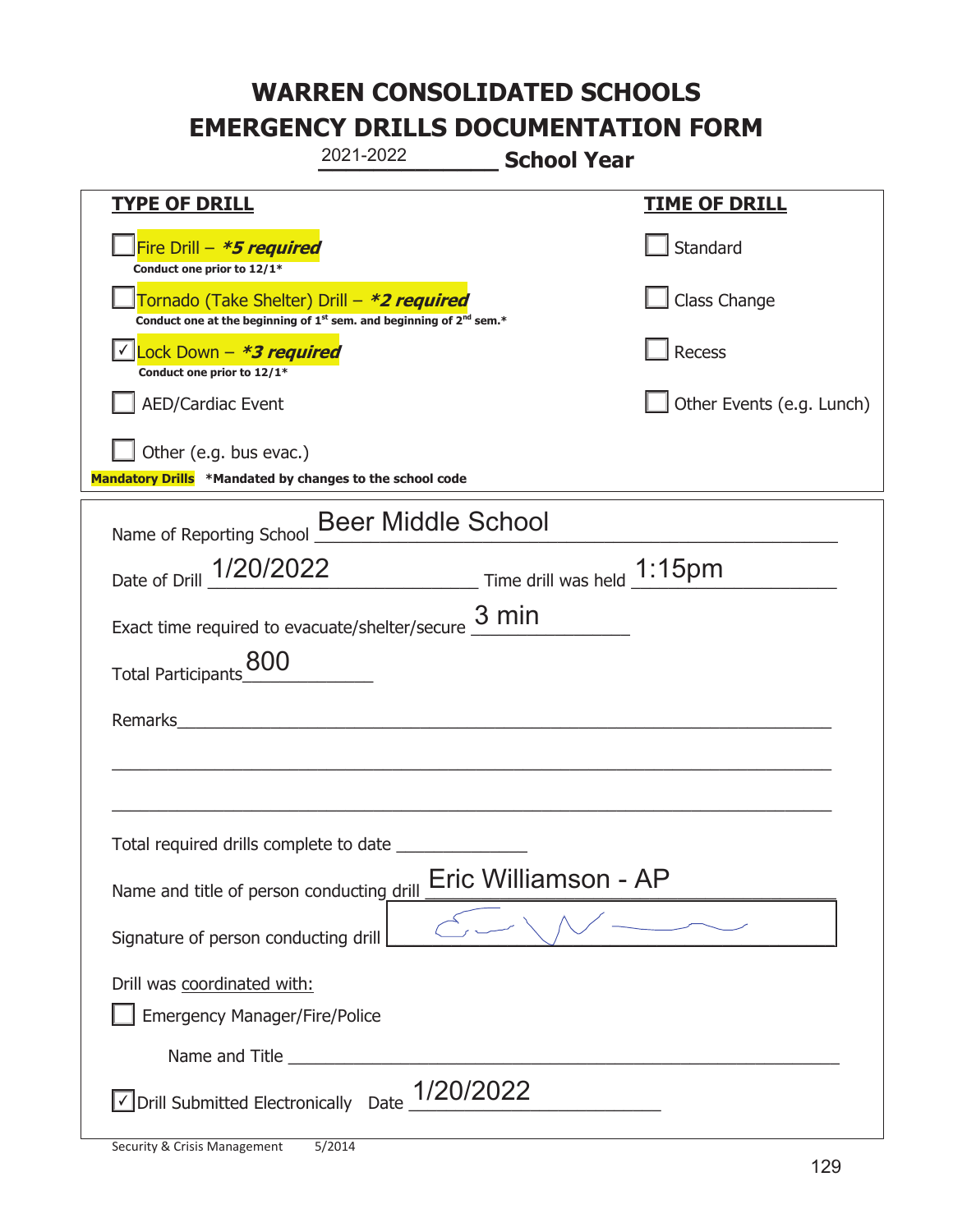|                                                                                    | 2021-2022                                                                                   | <b>School Year</b>   |                                   |
|------------------------------------------------------------------------------------|---------------------------------------------------------------------------------------------|----------------------|-----------------------------------|
| <b>TYPE OF DRILL</b>                                                               |                                                                                             |                      | <u>TIME OF DRILL</u>              |
| Fire Drill - *5 required<br>Conduct one prior to 12/1*                             |                                                                                             |                      | $\lfloor \angle \rfloor$ Standard |
| Tornado (Take Shelter) Drill – *2 required                                         | Conduct one at the beginning of 1 <sup>st</sup> sem. and beginning of 2 <sup>nd</sup> sem.* |                      | Class Change                      |
| ock Down – <b>*3 required</b><br>Conduct one prior to 12/1*                        |                                                                                             |                      | Recess                            |
| AED/Cardiac Event                                                                  |                                                                                             |                      | Other Events (e.g. Lunch)         |
| Other (e.g. bus evac.)<br>Mandatory Drills *Mandated by changes to the school code |                                                                                             |                      |                                   |
| Name of Reporting School Beer Middle School                                        |                                                                                             |                      |                                   |
| Date of Drill 1/14/22 Time drill was held 9:30am                                   |                                                                                             |                      |                                   |
| Exact time required to evacuate/shelter/secure $\underline{3}\,\text{min}$         |                                                                                             |                      |                                   |
| Total Participants_800                                                             |                                                                                             |                      |                                   |
| Remarks                                                                            |                                                                                             |                      |                                   |
|                                                                                    |                                                                                             |                      |                                   |
|                                                                                    |                                                                                             |                      |                                   |
| Total required drills complete to date                                             |                                                                                             |                      |                                   |
| Name and title of person conducting drill                                          |                                                                                             | Eric Williamson - AP |                                   |
| Signature of person conducting drill                                               |                                                                                             |                      |                                   |
| Drill was coordinated with:<br><b>Emergency Manager/Fire/Police</b>                |                                                                                             |                      |                                   |
|                                                                                    |                                                                                             |                      |                                   |
| √ Drill Submitted Electronically Date                                              | 1/14/22                                                                                     |                      |                                   |

t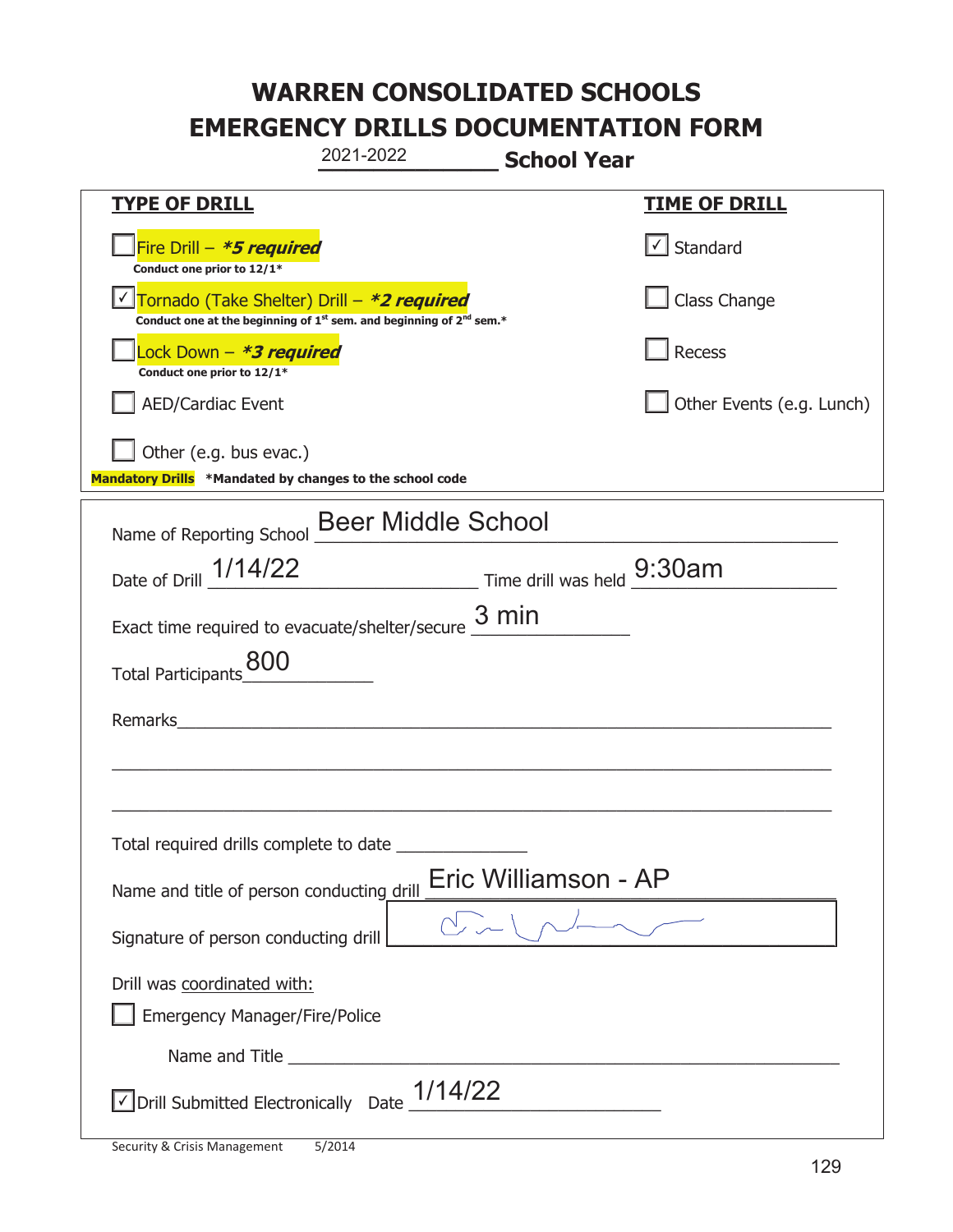| 21/22<br><b>School Year</b>                                                                                                               |                           |
|-------------------------------------------------------------------------------------------------------------------------------------------|---------------------------|
| <b>TYPE OF DRILL</b>                                                                                                                      | <u>TIME OF DRILL</u>      |
| √ Fire Drill – <i>*<b>5 required</b></i><br>Conduct one prior to 12/1*                                                                    | √ Standard                |
| Tornado (Take Shelter) Drill – *2 required<br>Conduct one at the beginning of 1 <sup>st</sup> sem. and beginning of 2 <sup>nd</sup> sem.* | Class Change              |
| ock Down - <b>*3 required</b><br>Conduct one prior to 12/1*                                                                               | <b>Recess</b>             |
| <b>AED/Cardiac Event</b>                                                                                                                  | Other Events (e.g. Lunch) |
| Other (e.g. bus evac.)<br>Mandatory Drills *Mandated by changes to the school code                                                        |                           |
| <b>Beer Middle School</b><br>Name of Reporting School                                                                                     |                           |
| Date of Drill 11/17/2021 Time drill was held 10:45 am                                                                                     |                           |
| Exact time required to evacuate/shelter/secure $\underline{\mathbf{5}}$ min                                                               |                           |
| All students and staff<br>Total Participants                                                                                              |                           |
| Remarks<br><u> 1980 - Jan Stein Stein Stein Stein Stein Stein Stein Stein Stein Stein Stein Stein Stein Stein Stein Stein S</u>           |                           |
|                                                                                                                                           |                           |
| Total required drills complete to date $\frac{2}{3}$                                                                                      |                           |
| Eric Williamson<br>Name and title of person conducting drill                                                                              |                           |
| Signature of person conducting drill                                                                                                      |                           |
| Drill was coordinated with:<br><b>Emergency Manager/Fire/Police</b>                                                                       |                           |
|                                                                                                                                           |                           |
| √Drill Submitted Electronically Date 11/17/2021                                                                                           |                           |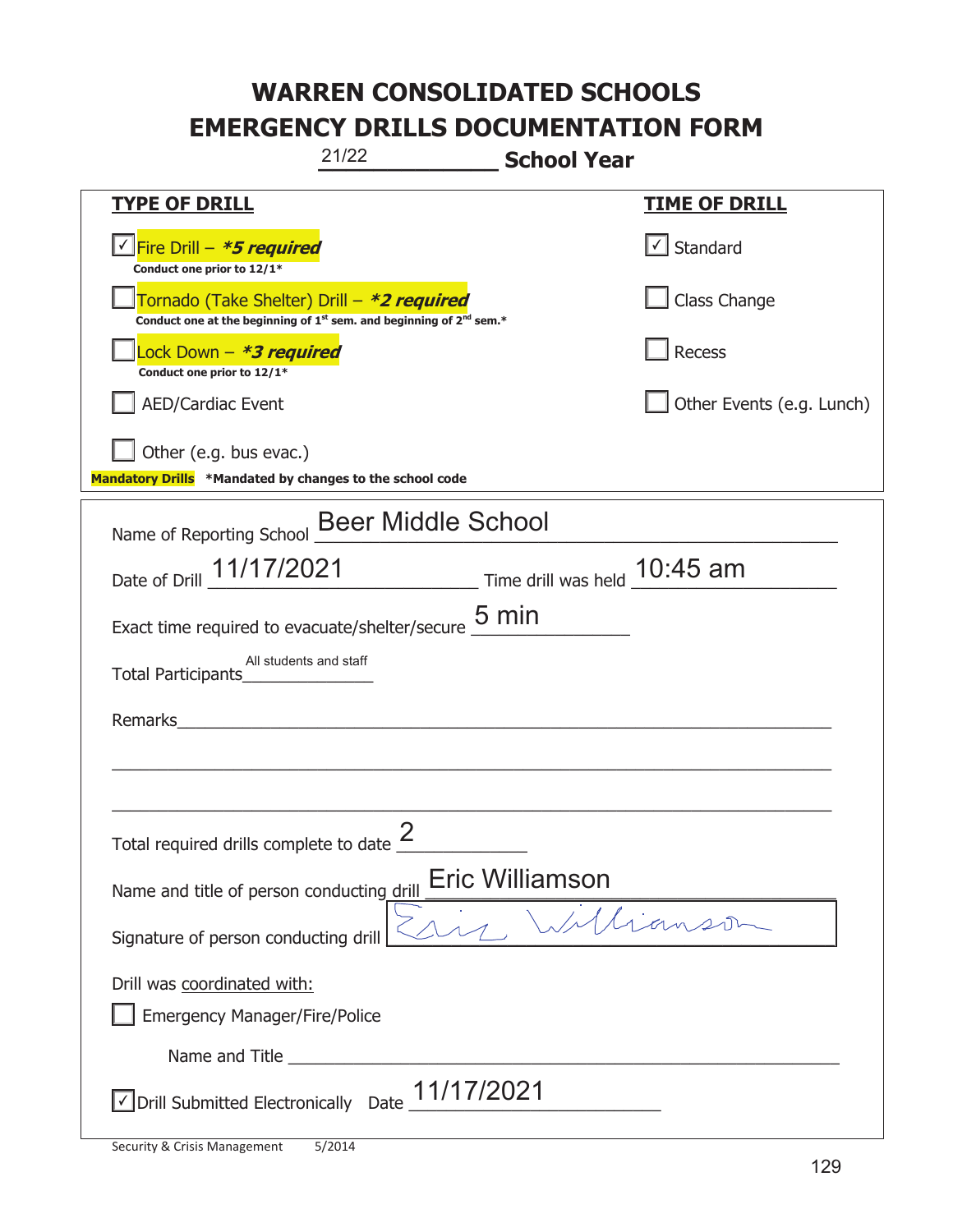|                                                                                    | 2021/22                                                                                     | <b>School Year</b>                                                            |                           |
|------------------------------------------------------------------------------------|---------------------------------------------------------------------------------------------|-------------------------------------------------------------------------------|---------------------------|
| <b>TYPE OF DRILL</b>                                                               |                                                                                             |                                                                               | <u>TIME OF DRILL</u>      |
| Fire Drill - *5 required<br>Conduct one prior to 12/1*                             |                                                                                             |                                                                               | Standard                  |
| Tornado (Take Shelter) Drill – *2 required                                         | Conduct one at the beginning of 1 <sup>st</sup> sem. and beginning of 2 <sup>nd</sup> sem.* |                                                                               | Class Change              |
| Lock Down – <b>*<i>3 required</i></b><br>Conduct one prior to 12/1*                |                                                                                             |                                                                               | Recess                    |
| <b>AED/Cardiac Event</b>                                                           |                                                                                             |                                                                               | Other Events (e.g. Lunch) |
| Other (e.g. bus evac.)<br>Mandatory Drills *Mandated by changes to the school code |                                                                                             |                                                                               |                           |
| Name of Reporting School                                                           | <b>Beer Middle School</b>                                                                   |                                                                               |                           |
| Date of Drill 11/08/2021                                                           |                                                                                             | $\frac{10:05 \text{ am}}{2}$ Time drill was held $\frac{10:05 \text{ am}}{2}$ |                           |
| Exact time required to evacuate/shelter/secure                                     |                                                                                             | 5 minutes                                                                     |                           |
| all students and staff<br><b>Total Participants</b>                                |                                                                                             |                                                                               |                           |
| Remarks                                                                            |                                                                                             |                                                                               |                           |
|                                                                                    |                                                                                             |                                                                               |                           |
| Total required drills complete to date $\frac{1}{1}$                               |                                                                                             |                                                                               |                           |
| Name and title of person conducting drill                                          |                                                                                             | Eric Williamson                                                               |                           |
| Signature of person conducting drill                                               |                                                                                             |                                                                               | Illiament                 |
| Drill was coordinated with:<br><b>Emergency Manager/Fire/Police</b>                |                                                                                             |                                                                               |                           |
|                                                                                    |                                                                                             |                                                                               |                           |
| √ Drill Submitted Electronically Date                                              | 11/08/2021                                                                                  |                                                                               |                           |

t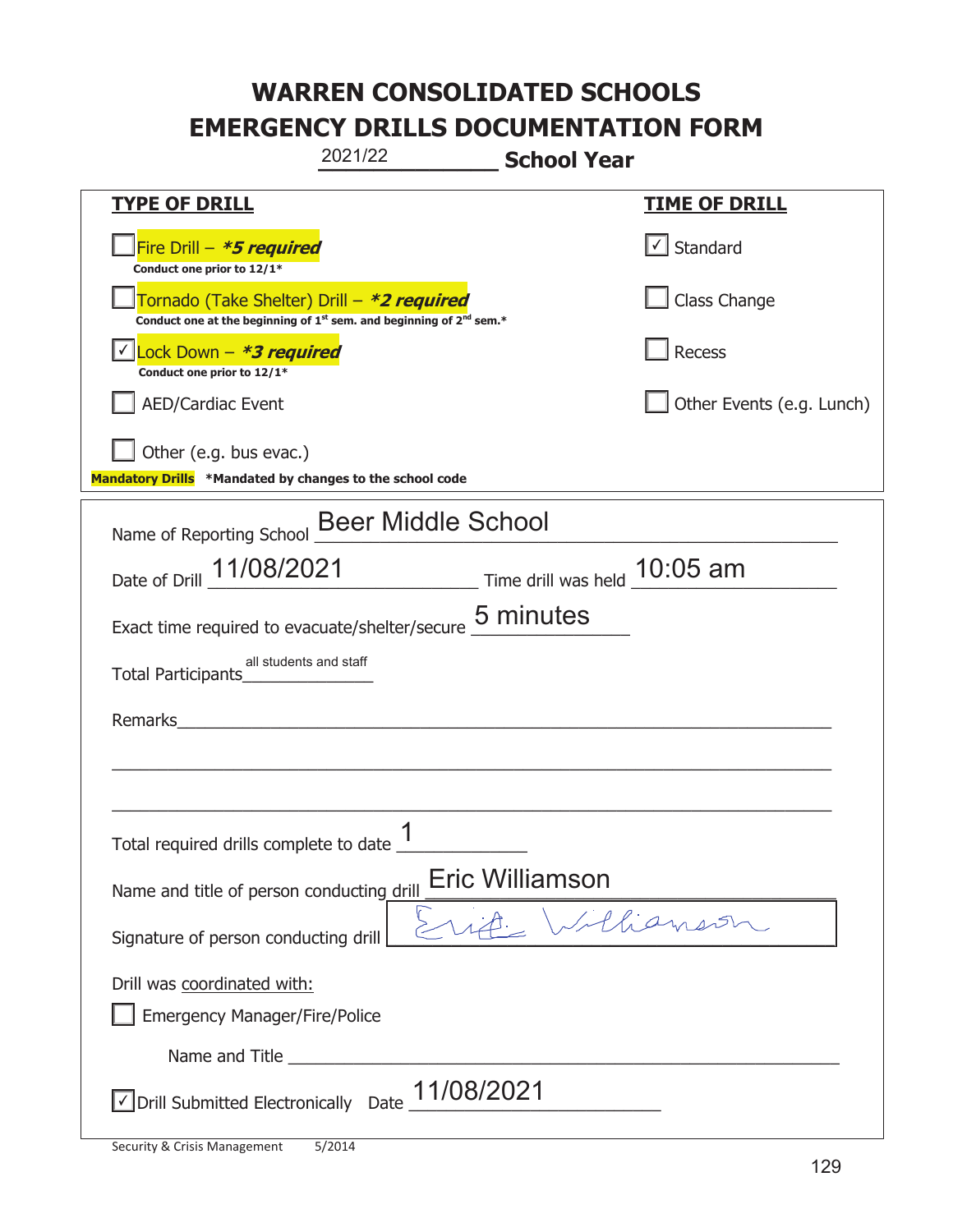|                                                                                    | 2021-2022                                                                                   | <b>School Year</b> |                                     |
|------------------------------------------------------------------------------------|---------------------------------------------------------------------------------------------|--------------------|-------------------------------------|
| <u>TYPE OF DRILL</u>                                                               |                                                                                             |                    | <u>TIME OF DRILL</u>                |
| <u>√ Fire Drill – <i>*5 required</i></u><br>Conduct one prior to 12/1*             |                                                                                             |                    | $\sqrt{\phantom{a}}$ Standard       |
| Tornado (Take Shelter) Drill – *2 required                                         | Conduct one at the beginning of 1 <sup>st</sup> sem. and beginning of 2 <sup>nd</sup> sem.* |                    | Class Change                        |
| Lock Down - <b>*3 required</b><br>Conduct one prior to 12/1*                       |                                                                                             |                    | Recess                              |
| <b>AED/Cardiac Event</b>                                                           |                                                                                             |                    | Other Events (e.g. Lunch)           |
| Other (e.g. bus evac.)<br>Mandatory Drills *Mandated by changes to the school code |                                                                                             |                    |                                     |
| Name of Reporting School Beer Middle School                                        |                                                                                             |                    |                                     |
| Date of Drill 10-14-21                                                             | $\frac{2:15pm}{\text{Time drill was held}}$                                                 |                    |                                     |
| Exact time required to evacuate/shelter/secure _                                   |                                                                                             | 3 min 30 seconds   |                                     |
| Total Participants_800                                                             |                                                                                             |                    |                                     |
| Remarks                                                                            |                                                                                             |                    |                                     |
|                                                                                    |                                                                                             |                    |                                     |
|                                                                                    |                                                                                             |                    |                                     |
| Total required drills complete to date                                             |                                                                                             |                    |                                     |
| Name and title of person conducting drill                                          |                                                                                             |                    | Eric Williamson-Assistant Principal |
| Signature of person conducting drill                                               |                                                                                             |                    |                                     |
| Drill was coordinated with:<br><b>Emergency Manager/Fire/Police</b>                |                                                                                             |                    |                                     |
|                                                                                    |                                                                                             |                    |                                     |
| √ Drill Submitted Electronically Date                                              | 10/21/21                                                                                    |                    |                                     |